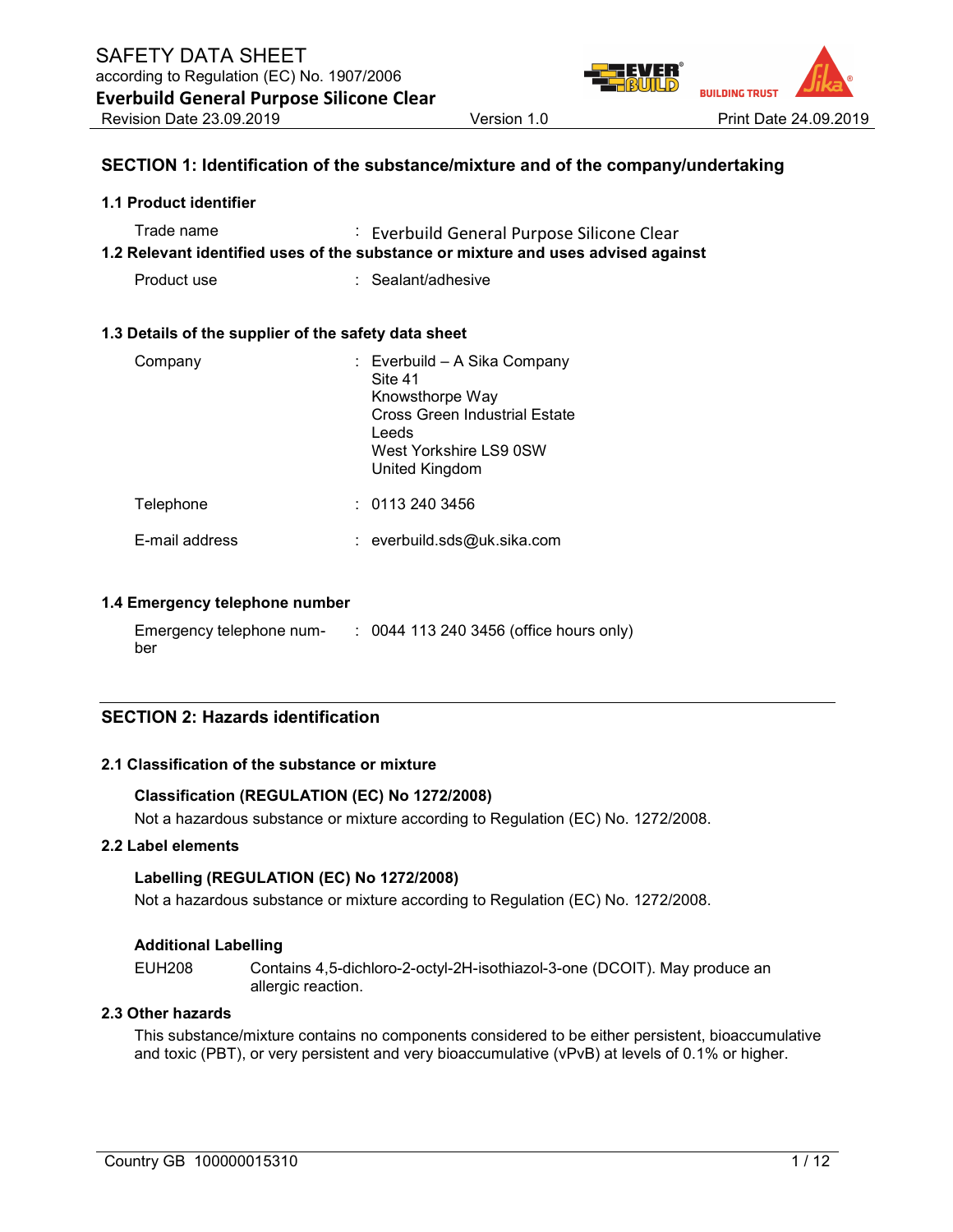

### SECTION 3: Composition/information on ingredients

### 3.2 Mixtures

### **Components**

| Chemical name                       | CAS-No.             | Classification      | Concentration   |
|-------------------------------------|---------------------|---------------------|-----------------|
|                                     | EC-No.              |                     | (% w/w)         |
|                                     | Registration number |                     |                 |
| Hydrocarbons, C14-C18, n-           | Not Assigned        | Asp. Tox. 1; H304   | $>= 20 - 525$   |
| alkanes, isoalkanes, cyclics, <2%   | 927-632-8           |                     |                 |
| aromatics                           | 01-2119457736-27-   |                     |                 |
|                                     | XXXX [corresponding |                     |                 |
|                                     | group CAS 64742-47- |                     |                 |
|                                     | 81                  |                     |                 |
| Hydrocarbons, C13-C23, n-           | Not Assigned        | Asp. Tox. 1; H304   | $>= 10 - 20$    |
| alkanes, isoalkanes, cyclics, <     | 932-078-5           |                     |                 |
| 0.03% aromatics                     | 265-148-2           |                     |                 |
|                                     | 01-2119552497-29-   |                     |                 |
|                                     | <b>XXXX</b>         |                     |                 |
| methylsilanetriyl triacetate        | 4253-34-3           | Acute Tox. 4; H302  | $>= 1 - 2.5$    |
|                                     | 224-221-9           | Skin Corr. 1B; H314 |                 |
|                                     |                     | Eye Dam. 1; H318    |                 |
| diacetoxydi-tert-butoxysilane       | 13170-23-5          | Skin Corr. 1B; H314 | $>= 1 - 2.5$    |
|                                     | 236-112-3           | Eye Dam. 1; H318    |                 |
|                                     | 01-2119987098-20-   |                     |                 |
|                                     | <b>XXXX</b>         |                     |                 |
| 4,5-dichloro-2-octyl-2H-isothiazol- | 64359-81-5          | Acute Tox. 4; H302  | $>= 0,0025 - 5$ |
| 3-one (DCOIT)                       | 264-843-8           | Acute Tox. 2; H330  | 0.025           |
|                                     |                     | Skin Corr. 1B; H314 |                 |
|                                     |                     | Skin Sens. 1A; H317 |                 |
|                                     |                     | Aquatic Acute 1;    |                 |
|                                     |                     | H400                |                 |
|                                     |                     | Aquatic Chronic 1;  |                 |
|                                     |                     | H410                |                 |

### SECTION 4: First aid measures

#### 4.1 Description of first aid measures

| General advice          | : No hazards which require special first aid measures.                                                                |
|-------------------------|-----------------------------------------------------------------------------------------------------------------------|
| If inhaled              | $\therefore$ Move to fresh air.                                                                                       |
| In case of skin contact | $\therefore$ Take off contaminated clothing and shoes immediately.<br>Wash off with soap and plenty of water.         |
| In case of eye contact  | : Remove contact lenses.<br>Keep eye wide open while rinsing.                                                         |
| If swallowed            | Do not induce vomiting without medical advice.<br>Rinse mouth with water.<br>Do not give milk or alcoholic beverages. |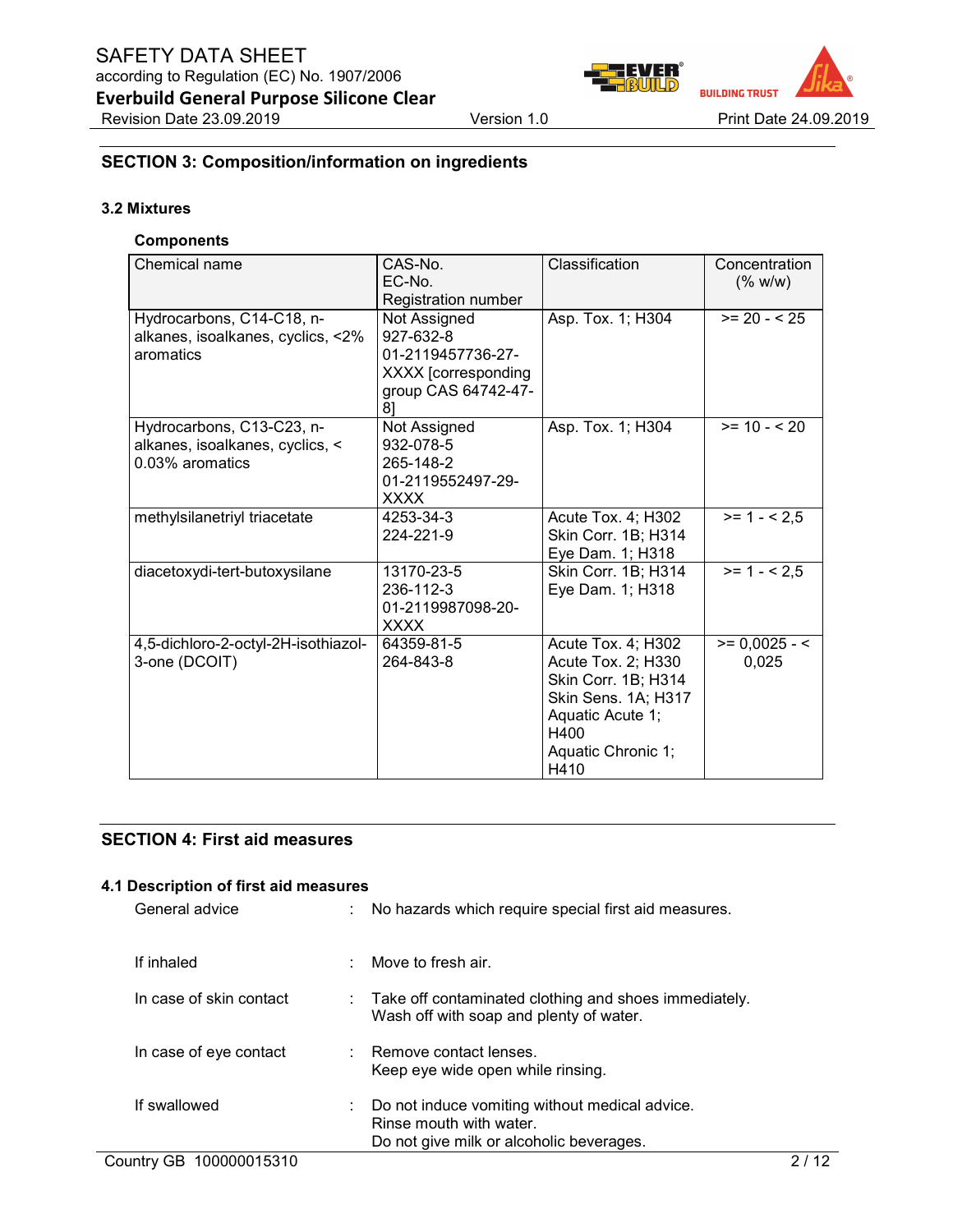according to Regulation (EC) No. 1907/2006 Everbuild General Purpose Silicone Clear



Never give anything by mouth to an unconscious person.

|  |  | 4.2 Most important symptoms and effects, both acute and delayed |  |
|--|--|-----------------------------------------------------------------|--|
|  |  |                                                                 |  |

| Symptoms                                                                       | See Section 11 for more detailed information on health effects<br>and symptoms. |  |  |  |
|--------------------------------------------------------------------------------|---------------------------------------------------------------------------------|--|--|--|
| <b>Risks</b>                                                                   | No known significant effects or hazards.                                        |  |  |  |
| 4.3 Indication of any immediate medical attention and special treatment needed |                                                                                 |  |  |  |

| Treatment |  | Treat symptomatically. |  |
|-----------|--|------------------------|--|

### SECTION 5: Firefighting measures

### 5.1 Extinguishing media

| In case of fire, use water/water spray/water jet/carbon diox-<br>Suitable extinguishing media :<br>extinction. | ide/sand/foam/alcohol resistant foam/chemical powder for |
|----------------------------------------------------------------------------------------------------------------|----------------------------------------------------------|
|----------------------------------------------------------------------------------------------------------------|----------------------------------------------------------|

### 5.2 Special hazards arising from the substance or mixture

|      | Hazardous combustion prod- : No hazardous combustion products are known |
|------|-------------------------------------------------------------------------|
| ucts |                                                                         |

### 5.3 Advice for firefighters

| for firefighters    | Special protective equipment : In the event of fire, wear self-contained breathing apparatus. |
|---------------------|-----------------------------------------------------------------------------------------------|
| Further information | Standard procedure for chemical fires.                                                        |

### SECTION 6: Accidental release measures

|                                                          | 6.1 Personal precautions, protective equipment and emergency procedures                                    |
|----------------------------------------------------------|------------------------------------------------------------------------------------------------------------|
| Personal precautions                                     | : For personal protection see section 8.                                                                   |
| <b>6.2 Environmental precautions</b>                     |                                                                                                            |
| Environmental precautions                                | No special environmental precautions required.                                                             |
| 6.3 Methods and material for containment and cleaning up |                                                                                                            |
| Methods for cleaning up                                  | Wipe up with absorbent material (e.g. cloth, fleece).<br>Keep in suitable, closed containers for disposal. |

### 6.4 Reference to other sections

For personal protection see section 8.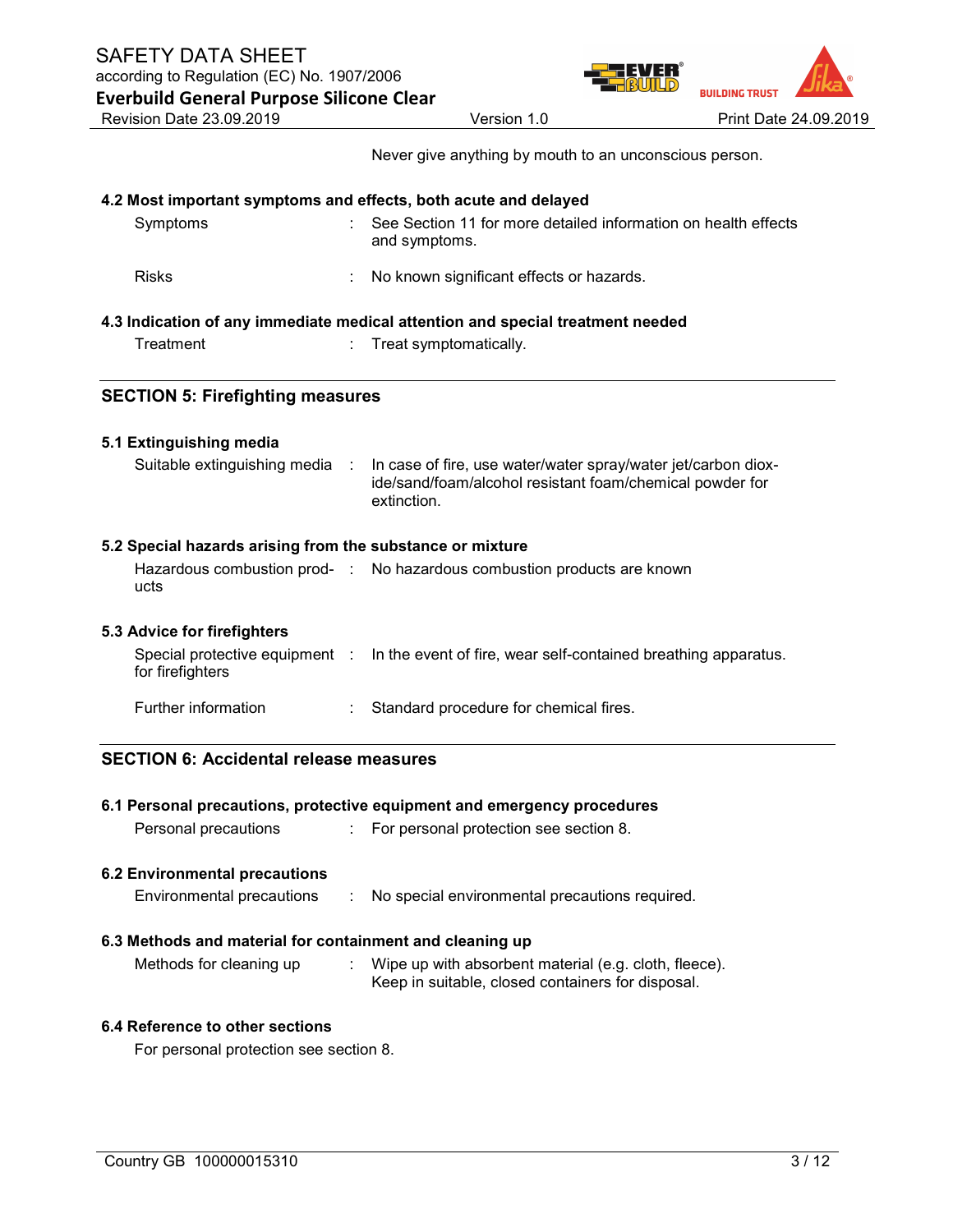

### SECTION 7: Handling and storage

### 7.1 Precautions for safe handling

| Advice on safe handling | For personal protection see section 8.<br>No special handling advice required.<br>Follow standard hygiene measures when handling chemical<br>products |
|-------------------------|-------------------------------------------------------------------------------------------------------------------------------------------------------|
| fire and explosion      | Advice on protection against : Normal measures for preventive fire protection.                                                                        |
| Hygiene measures        | When using do not eat or drink. When using do not smoke.                                                                                              |

### 7.2 Conditions for safe storage, including any incompatibilities

| Requirements for storage<br>areas and containers |    | Keep container tightly closed in a dry and well-ventilated<br>place. Store in accordance with local regulations. |
|--------------------------------------------------|----|------------------------------------------------------------------------------------------------------------------|
| Advice on common storage                         | ÷  | No special restrictions on storage with other products.                                                          |
| Further information on stor-<br>age stability    | ÷. | No decomposition if stored and applied as directed.                                                              |
| 7.3 Specific end use(s)                          |    |                                                                                                                  |
| Specific use(s)                                  |    | : Consult most current local Product Data Sheet prior to any                                                     |

### SECTION 8: Exposure controls/personal protection

#### 8.1 Control parameters

Contains no substances with occupational exposure limit values.

use.

#### Occupational exposure limits of decomposition products

| Components          | CAS-No.    | Value type (Form<br>of exposure) | Control parame-<br>ters <sup>*</sup> | Basis *     |
|---------------------|------------|----------------------------------|--------------------------------------|-------------|
| acetic acid         | 64-19-7    | <b>TWA</b>                       | 10 ppm<br>$25 \text{ mg/m}$ 3        | 2017/164/EU |
| Further information | Indicative |                                  |                                      |             |
|                     |            | <b>STEL</b>                      | 20 ppm<br>$50 \text{ mg/m}$ 3        | 2017/164/EU |
| Further information | Indicative |                                  |                                      |             |
|                     |            | <b>STEL</b>                      | 20 ppm<br>$50$ mg/m $3$              | GB EH40     |
|                     |            | <b>TWA</b>                       | 10 ppm<br>$25 \text{ mg/m}$          | GB EH40     |

\*The above mentioned values are in accordance with the legislation in effect at the date of the release of this safety data sheet.

#### 8.2 Exposure controls

#### Personal protective equipment

Eye protection : Safety glasses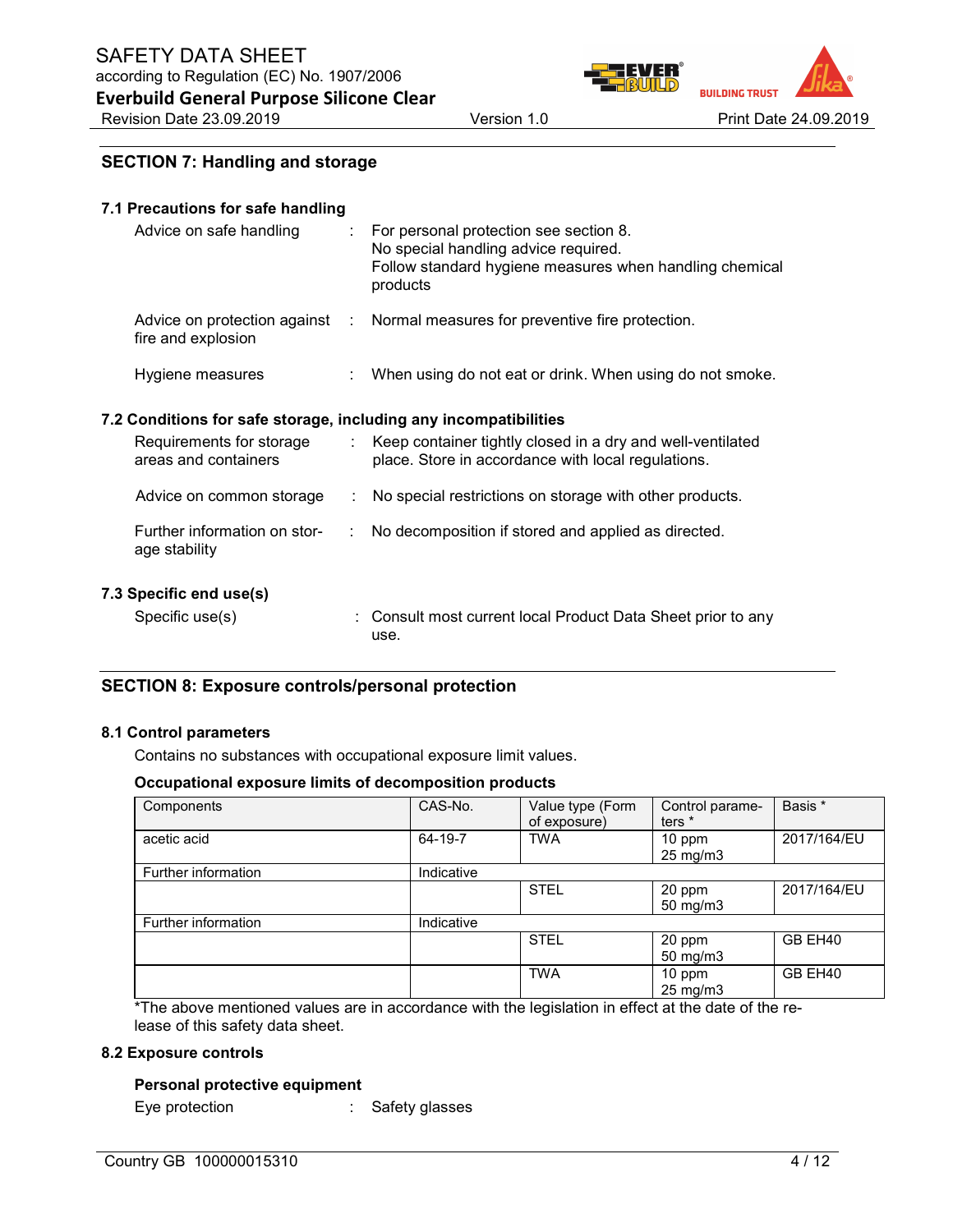| according to Regulation (EC) No. 1907/2006      |                                                                                                                                                                                                                     |                       |  |  |  |
|-------------------------------------------------|---------------------------------------------------------------------------------------------------------------------------------------------------------------------------------------------------------------------|-----------------------|--|--|--|
| <b>Everbuild General Purpose Silicone Clear</b> |                                                                                                                                                                                                                     | <b>BUILDING TRUST</b> |  |  |  |
| <b>Revision Date 23.09.2019</b>                 | Version 1.0                                                                                                                                                                                                         | Print Date 24.09.2019 |  |  |  |
| Hand protection                                 | : Chemical-resistant, impervious gloves complying with an ap-<br>proved standard must be worn at all times when handling<br>chemical products. Reference number EN 374. Follow manu-<br>facturer specifications.    |                       |  |  |  |
|                                                 | Butyl rubber/nitrile rubber gloves (0,4 mm)<br>Recommended: Butyl rubber/nitrile rubber gloves.                                                                                                                     |                       |  |  |  |
| Skin and body protection                        | : Protective clothing (e.g. Safety shoes acc. to EN ISO 20345,<br>long-sleeved working clothing, long trousers). Rubber aprons<br>and protective boots are additionaly recommended for mixing<br>and stirring work. |                       |  |  |  |
| Respiratory protection                          | : No special measures required.                                                                                                                                                                                     |                       |  |  |  |
| <b>Environmental exposure controls</b>          |                                                                                                                                                                                                                     |                       |  |  |  |
| General advice                                  | : No special environmental precautions required.                                                                                                                                                                    |                       |  |  |  |

## SECTION 9: Physical and chemical properties

### 9.1 Information on basic physical and chemical properties

| Appearance                                            |    | paste             |
|-------------------------------------------------------|----|-------------------|
| Colour                                                |    | transparent       |
| Odour                                                 | t. | irritating        |
| <b>Odour Threshold</b>                                | ÷  | No data available |
| рH                                                    | t  | No data available |
| Melting point/range / Freezing :<br>point             |    | No data available |
| Boiling point/boiling range                           | t. | No data available |
| Flash point                                           | ×. | >61 °C            |
| Evaporation rate                                      | t. | No data available |
| Flammability (solid, gas)                             | t. | No data available |
| Upper explosion limit / Upper :<br>flammability limit |    | No data available |
| Lower explosion limit / Lower :<br>flammability limit |    | No data available |
| Vapour pressure                                       | t. | $0,01$ hPa        |
| Relative vapour density                               | ÷  | No data available |
|                                                       |    |                   |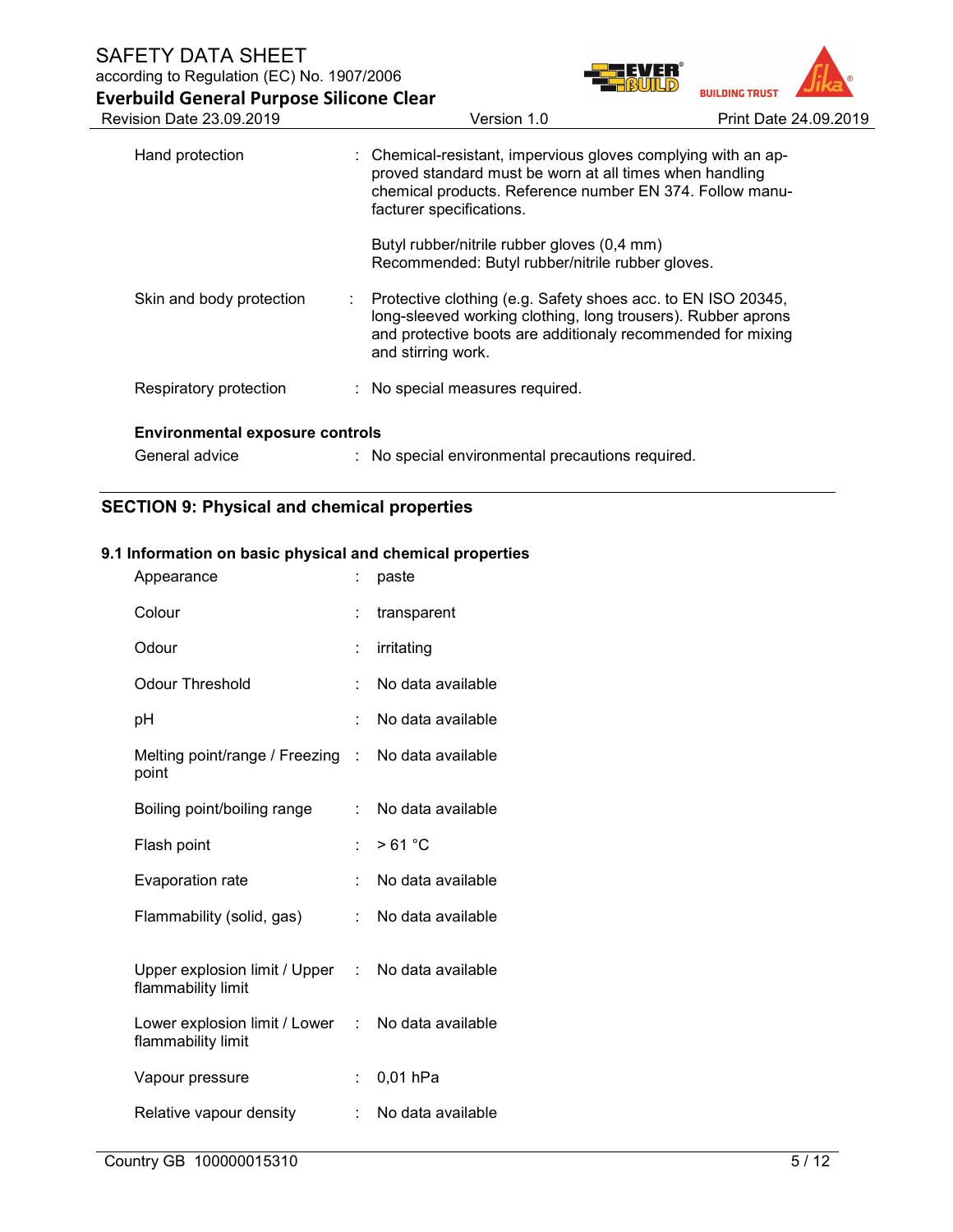### SAFETY DATA SHEET according to Regulation (EC) No. 1907/2006





| Version 1.0 |  |
|-------------|--|

Everbuild General Purpose Silicone Clear Revision Date 23.09.2019 Version 1.0 Version 1.0 Print Date 24.09.2019

| Density                                          | $\mathbb{R}^{\mathbb{Z}}$   | ca. 0,94 g/cm3 (20 $^{\circ}$ C) |
|--------------------------------------------------|-----------------------------|----------------------------------|
| Solubility(ies)<br>Water solubility              | ÷                           | insoluble                        |
| Solubility in other solvents : No data available |                             |                                  |
| Partition coefficient: n-<br>octanol/water       |                             | : No data available              |
| Auto-ignition temperature                        | $\mathcal{L}$               | No data available                |
| Decomposition temperature                        | $\mathcal{L}^{\mathcal{L}}$ | No data available                |
|                                                  |                             |                                  |
| Viscosity<br>Viscosity, dynamic                  | ÷                           | No data available                |
| Viscosity, kinematic                             | ÷.                          | $>$ 30 mm2/s (40 °C)             |
| <b>Explosive properties</b>                      | ÷.                          | No data available                |
| Oxidizing properties                             | $\sim$                      | No data available                |
|                                                  |                             |                                  |

### 9.2 Other information

No data available

### SECTION 10: Stability and reactivity

#### 10.1 Reactivity

No dangerous reaction known under conditions of normal use.

#### 10.2 Chemical stability

The product is chemically stable.

### 10.3 Possibility of hazardous reactions

Hazardous reactions : No hazards to be specially mentioned.

### 10.4 Conditions to avoid

Conditions to avoid : No data available

### 10.5 Incompatible materials

Materials to avoid : No data available

### 10.6 Hazardous decomposition products

Hazardous decomposition products : acetic acid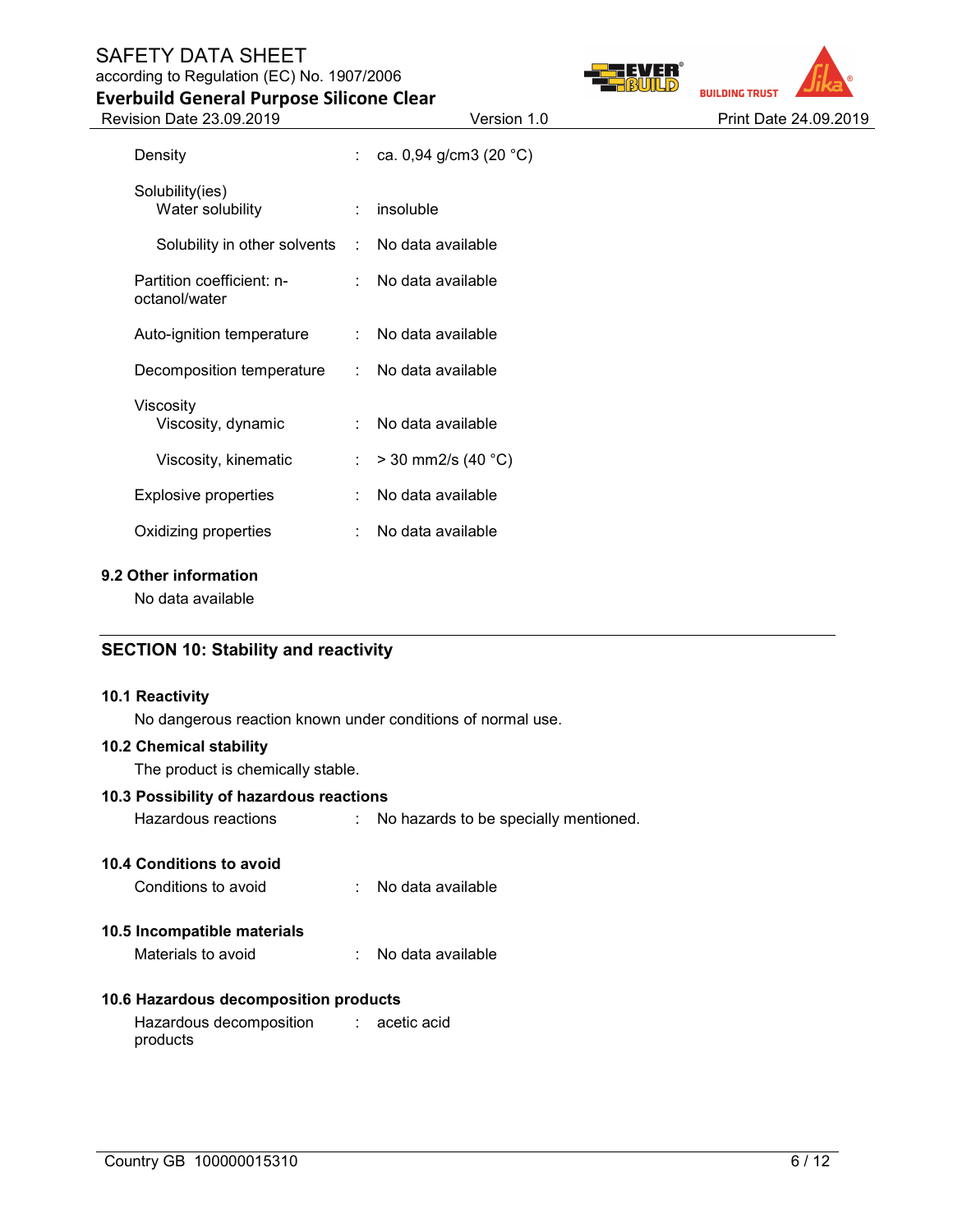

### SECTION 11: Toxicological information

### 11.1 Information on toxicological effects

#### Acute toxicity

Not classified based on available information.

#### Components:

#### Hydrocarbons, C14-C18, n-alkanes, isoalkanes, cyclics, <2% aromatics:

| Acute oral toxicity | LD50 Oral (Rat): > 5.000 mg/kg |
|---------------------|--------------------------------|

Acute dermal toxicity : LD50 Dermal (Rabbit): 3.160 mg/kg

#### diacetoxydi-tert-butoxysilane:

Acute inhalation toxicity : Assessment: Corrosive to the respiratory tract.

#### 4,5-dichloro-2-octyl-2H-isothiazol-3-one (DCOIT):

| Acute oral toxicity       | : LD50 Oral (Rat): $1.636$ mg/kg                                              |
|---------------------------|-------------------------------------------------------------------------------|
| Acute inhalation toxicity | : $LC50$ (Rat): 0,26 mg/l<br>Exposure time: 4 h<br>Test atmosphere: dust/mist |

#### Skin corrosion/irritation

Not classified based on available information.

#### Product:

| Method | : Information given is based on data obtained from similar sub-<br>stances. |
|--------|-----------------------------------------------------------------------------|
| Result | $\therefore$ No skin irritation                                             |

#### Components:

#### Hydrocarbons, C14-C18, n-alkanes, isoalkanes, cyclics, <2% aromatics:

| Assessment |  | Repeated exposure may cause skin dryness or cracking. |  |
|------------|--|-------------------------------------------------------|--|
|------------|--|-------------------------------------------------------|--|

### Serious eye damage/eye irritation

Not classified based on available information.

#### Product:

| Method | : Information given is based on data obtained from similar sub- |
|--------|-----------------------------------------------------------------|
|        | stances.                                                        |
| Result | $\therefore$ No eye irritation                                  |

#### Respiratory or skin sensitisation

### Skin sensitisation

Not classified based on available information.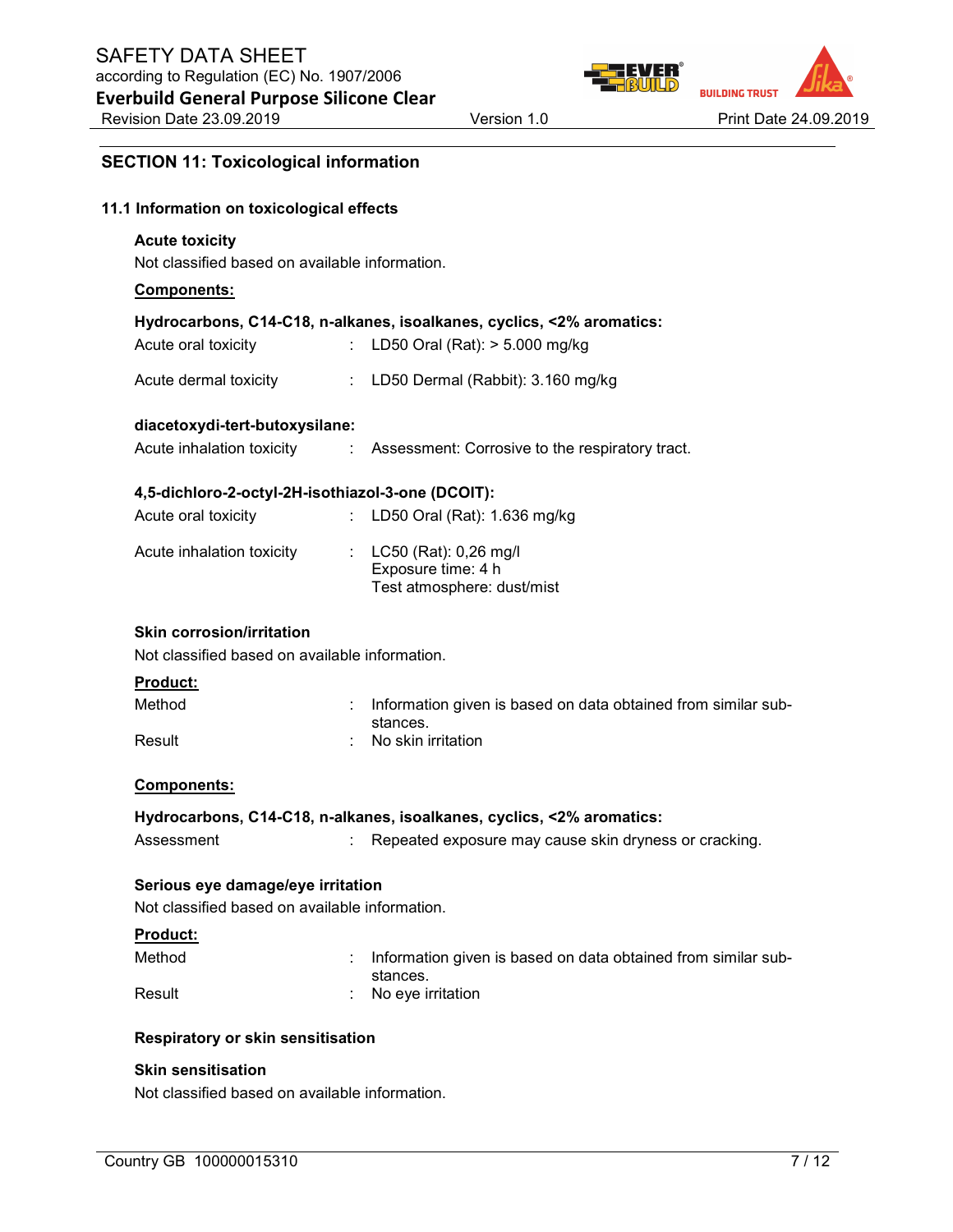Revision Date 23.09.2019 Version 1.0 Version 1.0 Print Date 24.09.2019

#### Respiratory sensitisation

Not classified based on available information.

### Germ cell mutagenicity

Not classified based on available information.

### **Carcinogenicity**

Not classified based on available information.

#### Reproductive toxicity

Not classified based on available information.

#### STOT - single exposure

Not classified based on available information.

### STOT - repeated exposure

Not classified based on available information.

### Aspiration toxicity

Not classified based on available information.

### SECTION 12: Ecological information

### 12.1 Toxicity

### Components:

| 4,5-dichloro-2-octyl-2H-isothiazol-3-one (DCOIT): |  |                                                 |
|---------------------------------------------------|--|-------------------------------------------------|
| Toxicity to fish                                  |  | LC50 (Fish): 0,0027 mg/l<br>Exposure time: 96 h |
| M-Factor (Acute aguatic tox- :<br>icity)          |  | 100                                             |
| M-Factor (Chronic aquatic<br>toxicity)            |  | : 10                                            |
| 12.2 Persistence and degradability                |  |                                                 |
| No data available                                 |  |                                                 |
| 12.3 Bioaccumulative potential                    |  |                                                 |

No data available

#### 12.4 Mobility in soil

No data available

### 12.5 Results of PBT and vPvB assessment

### Product:

| Assessment | : This substance/mixture contains no components considered   |
|------------|--------------------------------------------------------------|
|            | to be either persistent, bioaccumulative and toxic (PBT), or |
|            | very persistent and very bioaccumulative (vPvB) at levels of |
|            | $0.1\%$ or higher                                            |



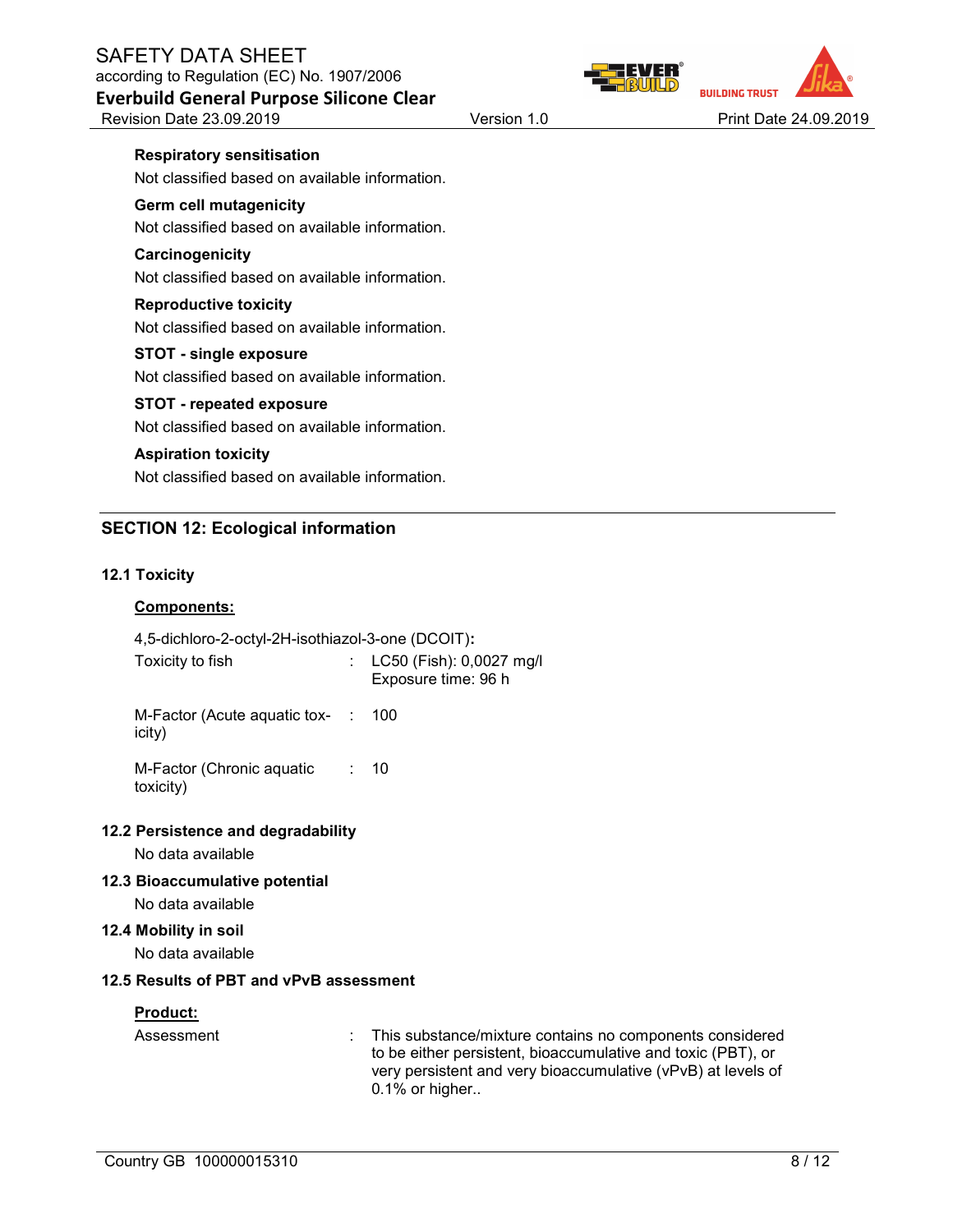Everbuild General Purpose Silicone Clear

**BUILDING TRUS** Revision Date 23.09.2019 Version 1.0 Print Date 24.09.2019

#### 12.6 Other adverse effects

### Product:

| Additional ecological infor- | : There is no data available for this product. |
|------------------------------|------------------------------------------------|
| mation                       |                                                |

### SECTION 13: Disposal considerations

#### 13.1 Waste treatment methods

Product *Example 2* The generation of waste should be avoided or minimized wherever possible. Empty containers or liners may retain some product residues. This material and its container must be disposed of in a safe way. Dispose of surplus and non-recyclable products via a licensed waste disposal contractor. Disposal of this product, solutions and any by-products should at all times comply with the requirements of environmental protection and waste disposal legislation and any regional local authority requirements. Avoid dispersal of spilled material and runoff and contact with soil, waterways, drains and sewers.

### SECTION 14: Transport information

#### 14.1 UN number

Not regulated as a dangerous good

### 14.2 UN proper shipping name

Not regulated as a dangerous good

#### 14.3 Transport hazard class(es)

Not regulated as a dangerous good

#### 14.4 Packing group

Not regulated as a dangerous good

### 14.5 Environmental hazards

Not regulated as a dangerous good

#### 14.6 Special precautions for user

Not applicable

### 14.7 Transport in bulk according to Annex II of Marpol and the IBC Code

Not applicable for product as supplied.

### SECTION 15: Regulatory information

15.1 Safety, health and environmental regulations/legislation specific for the substance or mixture

International Chemical Weapons Convention (CWC) Schedules of Toxic Chemicals and Precursors

Not applicable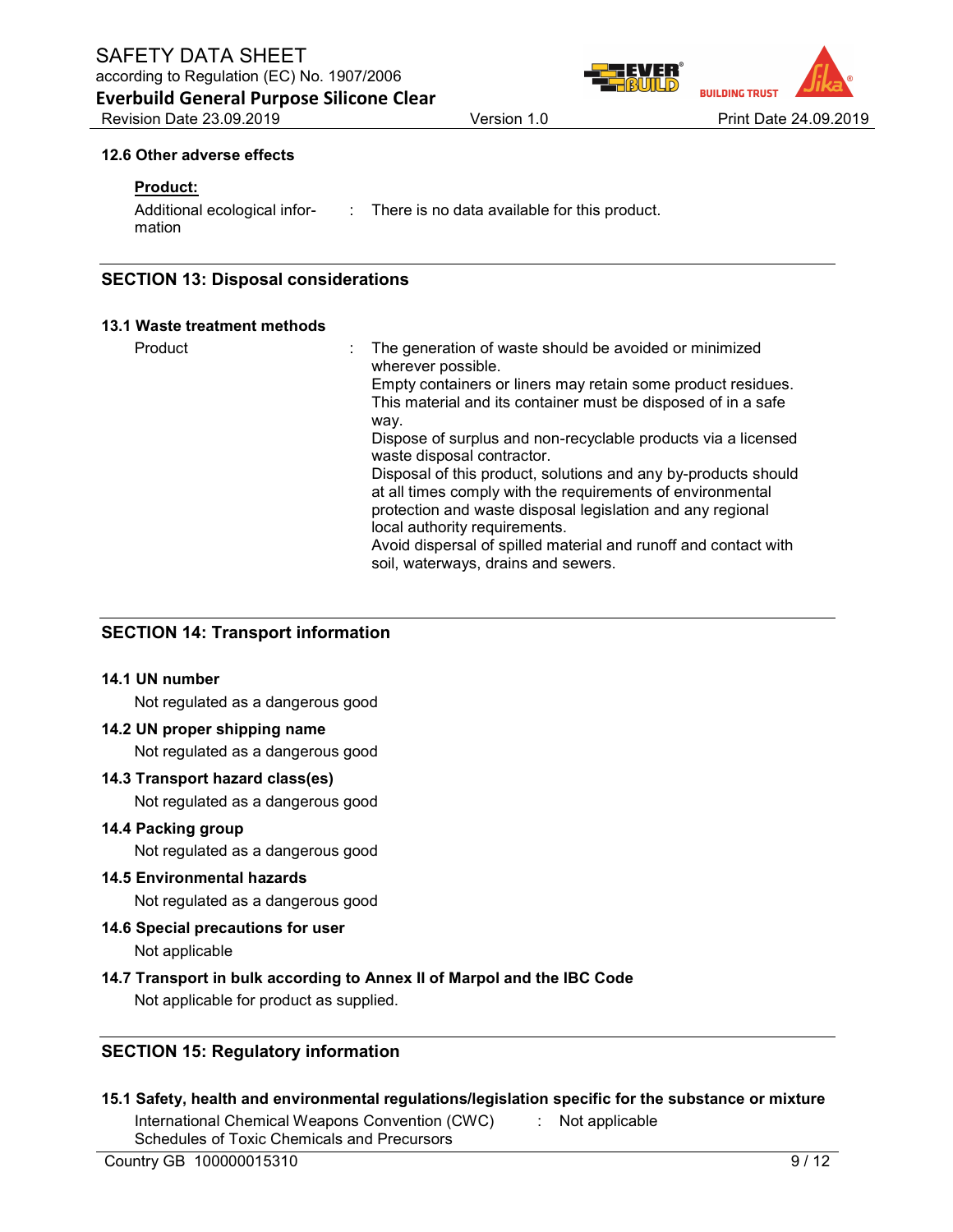# SAFETY DATA SHEET

according to Regulation (EC) No. 1907/2006

| <b>Everbuild General Purpose Silicone Clear</b>                                                                                                              |                                                                                                                                                                                                             |                                                   | <b>BUILDING TRUST</b> |                       |
|--------------------------------------------------------------------------------------------------------------------------------------------------------------|-------------------------------------------------------------------------------------------------------------------------------------------------------------------------------------------------------------|---------------------------------------------------|-----------------------|-----------------------|
| Revision Date 23.09.2019                                                                                                                                     | Version 1.0                                                                                                                                                                                                 |                                                   |                       | Print Date 24.09.2019 |
| REACH - Candidate List of Substances of Very High<br>Concern for Authorisation (Article 59).                                                                 |                                                                                                                                                                                                             | None of the components are listed<br>$(=>0.1\%).$ |                       |                       |
| REACH - List of substances subject to authorisation<br>(Annex XIV)                                                                                           |                                                                                                                                                                                                             | Not applicable                                    |                       |                       |
| Regulation (EC) No 1005/2009 on substances that de-<br>plete the ozone layer                                                                                 |                                                                                                                                                                                                             | Not applicable                                    |                       |                       |
| Regulation (EC) No 850/2004 on persistent organic pol-<br>lutants                                                                                            |                                                                                                                                                                                                             | Not applicable                                    |                       |                       |
| Regulation (EC) No 649/2012 of the European Parlia-<br>ment and the Council concerning the export and import<br>of dangerous chemicals                       |                                                                                                                                                                                                             | Not applicable                                    |                       |                       |
| REACH - Restrictions on the manufacture, placing on<br>the market and use of certain dangerous substances,<br>preparations and articles (Annex XVII)         |                                                                                                                                                                                                             | Banned and/or restricted                          |                       |                       |
| <b>REACH Information:</b>                                                                                                                                    | All substances contained in our Products are<br>- registered by our upstream suppliers, and/or<br>- registered by us, and/or<br>- excluded from the regulation, and/or<br>- exempted from the registration. |                                                   |                       |                       |
| Seveso III: Directive 2012/18/EU of the European Parliament and of the Council on the control of ma-<br>jor-accident hazards involving dangerous substances. | Not applicable                                                                                                                                                                                              |                                                   |                       |                       |
| Volatile organic compounds<br>÷                                                                                                                              | Law on the incentive tax for volatile organic compounds<br>(VOCV)<br>Volatile organic compounds (VOC) content: < 0,01 %<br>no VOC duties                                                                    |                                                   |                       |                       |
|                                                                                                                                                              | Directive 2010/75/EU of 24 November 2010 on industrial<br>emissions (integrated pollution prevention and control)<br>Volatile organic compounds (VOC) content: < 0,01 %                                     |                                                   |                       |                       |

If other regulatory information applies that is not already provided elsewhere in the Safety Data Sheet, then it is described in this subsection.

| Health, safety and environ-   | : Environmental Protection Act 1990 & Subsidiary Regulations                                    |
|-------------------------------|-------------------------------------------------------------------------------------------------|
| mental regulation/legislation | Health and Safety at Work Act 1974 & Subsidiary Regulations                                     |
| specific for the substance or | Control of Substances Hazardous to Health Regulations                                           |
| mixture:                      | (COSHH)                                                                                         |
|                               | May be subject to the Control of Major Accident Hazards<br>Regulations (COMAH), and amendments. |

### 15.2 Chemical safety assessment

No Chemical Safety Assessment has been carried out for this mixture by the supplier.

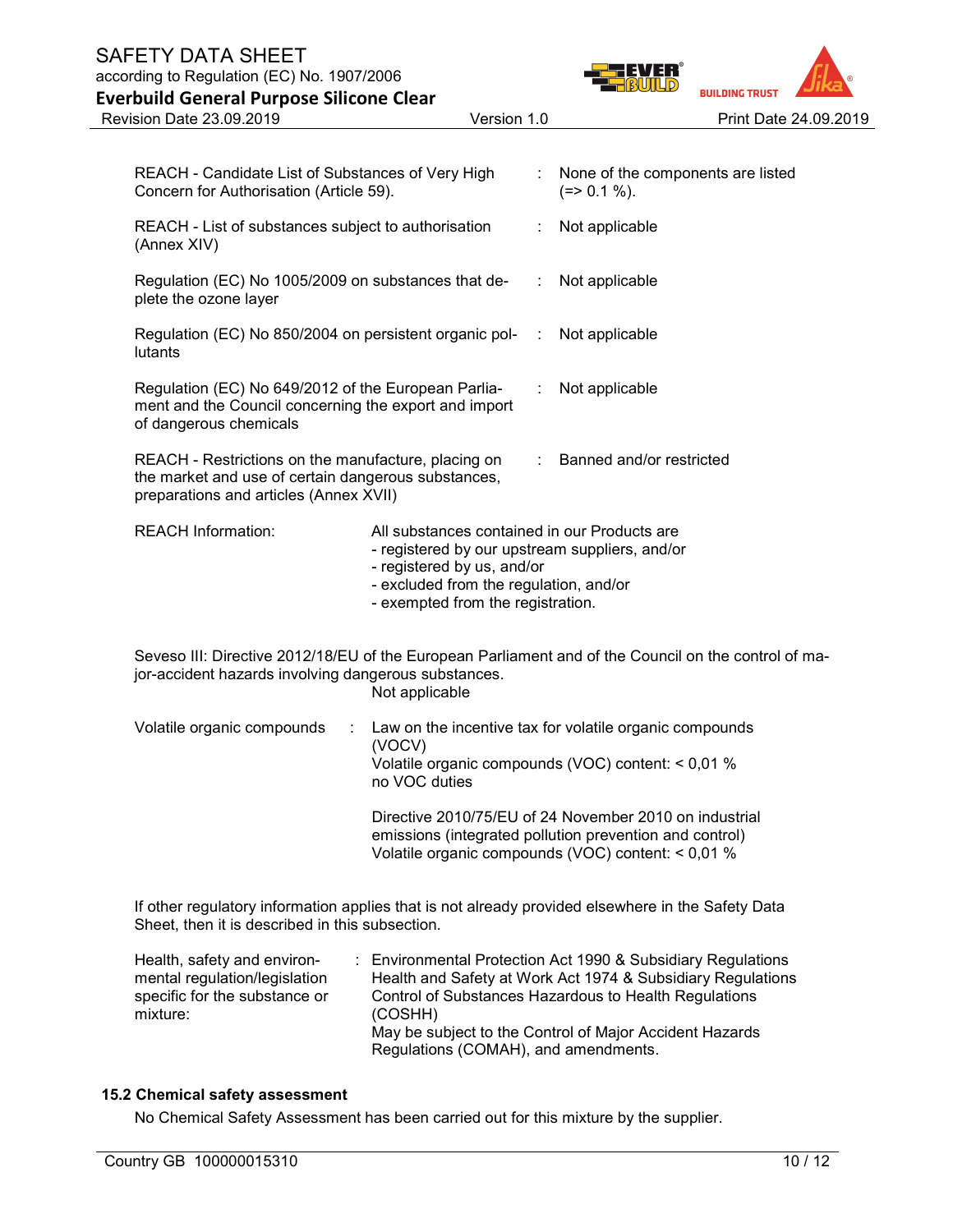Revision Date 23.09.2019 Version 1.0 Version 1.0 Print Date 24.09.2019

ER® **BUILDING TRUST** 

### SECTION 16: Other information

| <b>Full text of H-Statements</b>                                                                                                 |                                                                                                                                                                                                                                                                                                                                                                             |
|----------------------------------------------------------------------------------------------------------------------------------|-----------------------------------------------------------------------------------------------------------------------------------------------------------------------------------------------------------------------------------------------------------------------------------------------------------------------------------------------------------------------------|
| H302<br>H304<br>H314<br>H317<br>H318<br>H330<br>H400<br>H410                                                                     | Harmful if swallowed.<br>May be fatal if swallowed and enters airways.<br>Causes severe skin burns and eye damage.<br>May cause an allergic skin reaction.<br>Causes serious eye damage.<br>Fatal if inhaled.<br>: Very toxic to aquatic life.<br>Very toxic to aquatic life with long lasting effects.                                                                     |
| <b>Full text of other abbreviations</b>                                                                                          |                                                                                                                                                                                                                                                                                                                                                                             |
| Acute Tox.<br><b>Aquatic Acute</b><br><b>Aquatic Chronic</b><br>Asp. Tox.<br>Eye Dam.<br>Skin Corr.<br>Skin Sens.<br>2017/164/EU | Acute toxicity<br>Short-term (acute) aquatic hazard<br>Long-term (chronic) aquatic hazard<br>Aspiration hazard<br>Serious eye damage<br>Skin corrosion<br>Skin sensitisation<br>Commission Directive (EU) 2017/164 establishing a fourth list<br>of indicative occupational exposure limit values pursuant to<br>Council Directive 98/24/EC, and amending Commission Direc- |
| GB EH40<br>2017/164/EU / STEL<br>2017/164/EU / TWA<br>GB EH40 / TWA<br>GB EH40 / STEL<br><b>ADR</b>                              | tives 91/322/EEC, 2000/39/EC and 2009/161/EU<br>UK. EH40 WEL - Workplace Exposure Limits<br>Short term exposure limit<br>Limit Value - eight hours<br>Long-term exposure limit (8-hour TWA reference period)<br>Short-term exposure limit (15-minute reference period)<br>European Agreement concerning the International Carriage of                                       |
| CAS<br><b>DNEL</b><br><b>EC50</b><br><b>GHS</b><br><b>IATA</b>                                                                   | Dangerous Goods by Road<br><b>Chemical Abstracts Service</b><br>Derived no-effect level<br>Half maximal effective concentration<br>Globally Harmonized System<br>International Air Transport Association                                                                                                                                                                    |
| <b>IMDG</b><br>LD <sub>50</sub>                                                                                                  | International Maritime Code for Dangerous Goods<br>Median lethal dosis (the amount of a material, given all at<br>once, which causes the death of 50% (one half) of a group of<br>test animals)                                                                                                                                                                             |
| LC50                                                                                                                             | Median lethal concentration (concentrations of the chemical in<br>air that kills 50% of the test animals during the observation<br>period)                                                                                                                                                                                                                                  |
| <b>MARPOL</b>                                                                                                                    | International Convention for the Prevention of Pollution from<br>Ships, 1973 as modified by the Protocol of 1978                                                                                                                                                                                                                                                            |
| <b>OEL</b><br><b>PBT</b><br><b>PNEC</b><br><b>REACH</b>                                                                          | Occupational Exposure Limit<br>Persistent, bioaccumulative and toxic<br>Predicted no effect concentration<br>Regulation (EC) No 1907/2006 of the European Parliament<br>and of the Council of 18 December 2006 concerning the Reg-<br>istration, Evaluation, Authorisation and Restriction of Chemi-<br>cals (REACH), establishing a European Chemicals Agency              |
| <b>SVHC</b><br>vPvB                                                                                                              | Substances of Very High Concern<br>Very persistent and very bioaccumulative                                                                                                                                                                                                                                                                                                 |